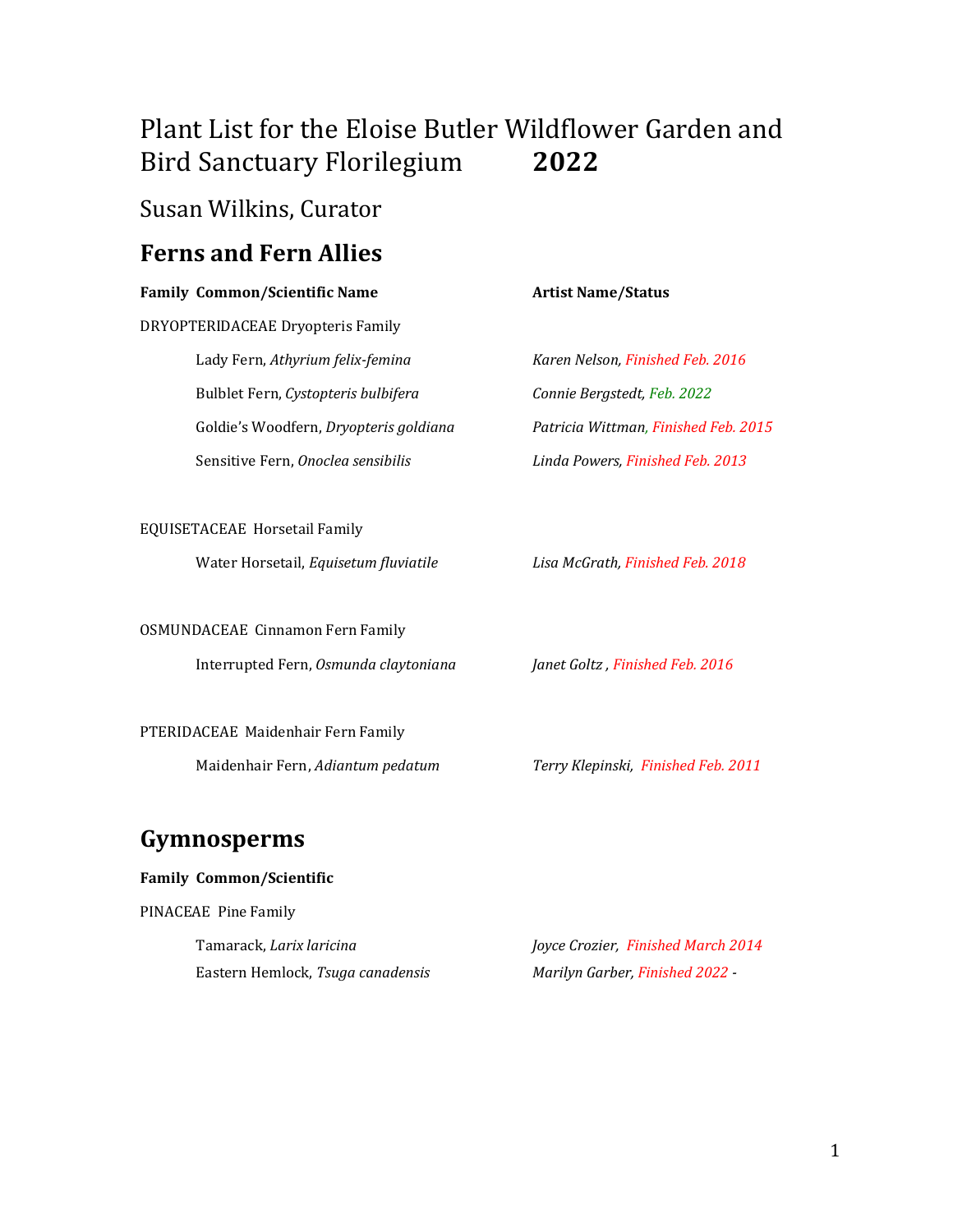# **Angiosperms**

| <b>Family Common/Scientific Name</b>                                                  | Artist/Status                           |
|---------------------------------------------------------------------------------------|-----------------------------------------|
| <b>ACERACEAE Maple Family</b>                                                         |                                         |
| Striped Maple, Acer pensylvanicum                                                     | Ben Lander, Finished May, 2014          |
| <b>APIACEAE Parsley Family</b>                                                        |                                         |
| Golden Alexanders, Zizia aurea                                                        | Shelley Bowman, Finished Feb. 2022      |
| <b>ARACEAE Arum Family</b>                                                            |                                         |
| Jack-in-the-pulpit, Arisaema triphyllum                                               | Janet Goltz, Finished Feb. 2015         |
| Wild Calla, Calla palustris                                                           | Lynne Hagen, , Finished Feb. 2014       |
| Skunk Cabbage, Symplocarpus foetidus                                                  | Ronda Dick, Finished Feb. 2014          |
| <b>ARISTOLOCHIACEAE Birthwort Family</b>                                              |                                         |
| Wild Ginger, Asarum canadense                                                         | Linda Thorson, Finished Feb. 2012       |
| <b>ASCLEPIADACEAE Milkweed Family</b>                                                 |                                         |
| Swamp Milkweed, Asclepias incarnata                                                   | Jane Hancock, Finished Feb. 2012        |
| Common Milkweed, Asclepias syriaca                                                    |                                         |
| Butterfly Milkweed, Asclepias tuberosa                                                | Jane Hancock, Finished Feb. 2021        |
|                                                                                       |                                         |
| <b>ASTERACEAE Composite Family</b>                                                    |                                         |
| White Sagebrush, Artemisia ludoviciana                                                | Denise Williams, Feb. 2023              |
| Field Thistle, Cirsium discolor                                                       | Linda Medved Lufkin, Finished Feb. 2016 |
| Stiff Tickseed, Coreopsis palmata                                                     |                                         |
| Flat Top Aster, Doellingeria umbellata var. pubens Shelley Bowman, Finished Feb. 2022 |                                         |
| Boneset, Eupatorium perfoliatum                                                       |                                         |
| Sweet Scented Joe Pye Weed, Eupatorium purpureum                                      | Michelle Cochran, Feb. 2022             |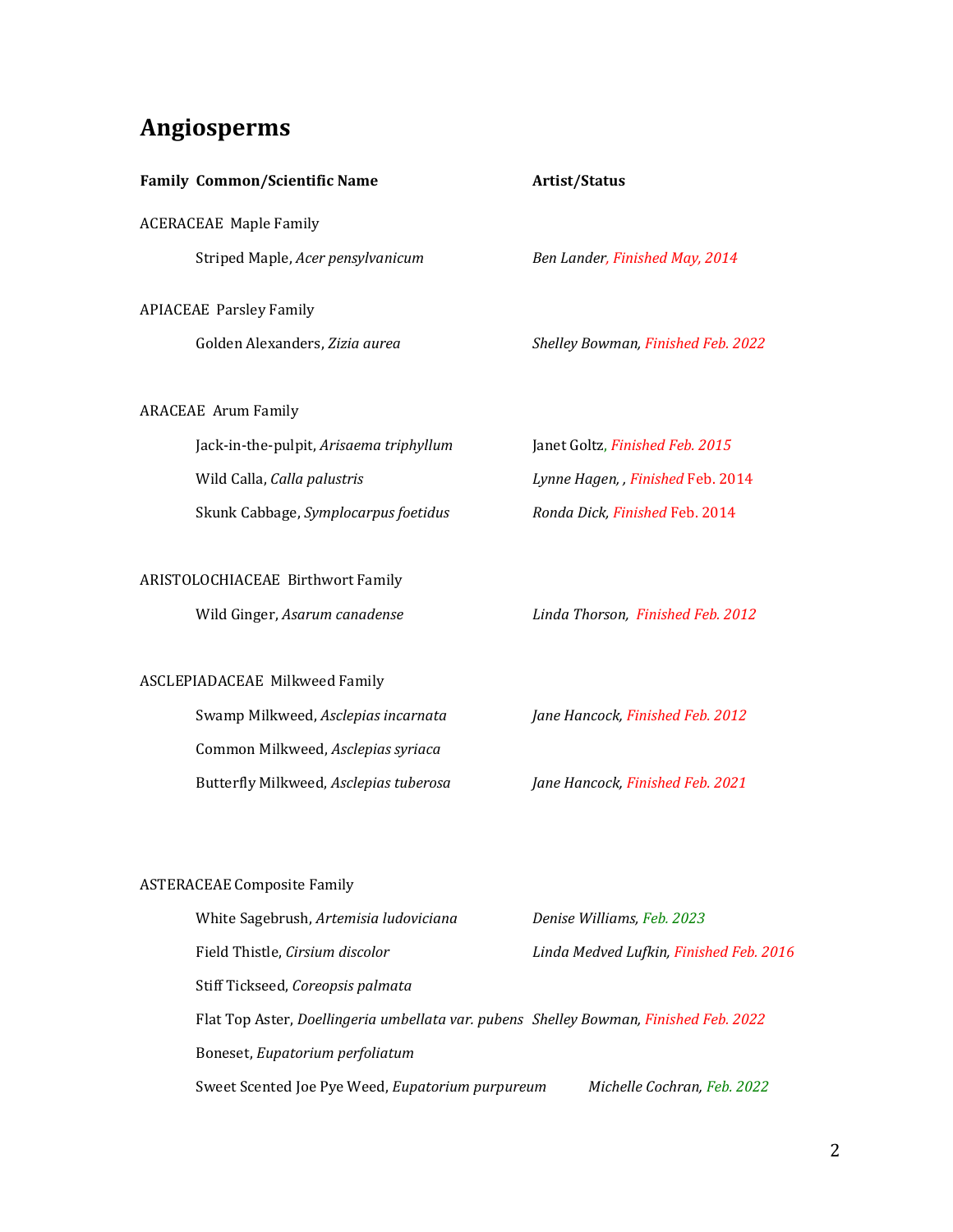| Bigleaf Aster, Eurybia macrophylla                                               | Linda Powers, Finished Feb. 2012   |  |  |
|----------------------------------------------------------------------------------|------------------------------------|--|--|
| Grassleaf Goldenrod, Euthamia graminifolia var. graminifolia                     |                                    |  |  |
| Smooth Oxeye, Heliopsis helianthoides                                            | Mary Schrommer, Feb. 2022          |  |  |
| Prairie Blazing-star, Liatris ligustylis                                         |                                    |  |  |
| Stiff Goldenrod, Oligoneuron rigidum var. rigidum                                |                                    |  |  |
| White Rattlesnake Root, Prenanthes alba                                          | Linda Thorson,, Finished Feb. 2015 |  |  |
| Grey-headed Coneflower, Ratibida pinnata                                         | Howard Goltz, Finished Feb. 2021   |  |  |
| Green-headed Coneflower, Rudbeckia lacinata                                      |                                    |  |  |
| Cup Plant, Silphium perfoliatum                                                  | Linda Thorson, Finished Feb. 2011  |  |  |
| Prairie Dock, Silphium terebinthinaceum                                          | Linda Thorson, Finished Feb. 2013  |  |  |
| Zigzag Goldenrod, Solidago flexicaulis                                           | Susan McDonald, , Feb. 2022        |  |  |
| New England Aster, Symphyotrichum novae-angliae Kathy Creger, Finished Feb. 2014 |                                    |  |  |
| Silky Aster, Symphyotrichum sericeum                                             | Julie Martinez, Finished Feb. 2016 |  |  |
|                                                                                  |                                    |  |  |

#### BALSAMINACEAE Touch-me-not Family

Spotted Touch-me-not, *Impatiens capensis* Kathy Creger, *Finished Feb. 2011*

#### BERBERIDACEAE Barberry Family

| Blue Cohosh, Caulophyllum thalictroides | Karin Wallgren, Finished Feb. 2014      |
|-----------------------------------------|-----------------------------------------|
| Twinleaf, Jeffersonia diphylla          | Marilyn Garber, Finished Feb. 2014      |
| Mayapple, Podophyllum peltatum          | <b>Suz Galloway, Finished Feb. 2012</b> |

### BETULACEAE Birch Family

Yellow Birch, *Betula alleghaniensis Vicki Underland-Rosow - Finished* Feb. 2013

#### BORAGINACEAE Borage Family

Virginia Bluebells, *Mertensia virginica Linda Grublesky Finished Feb. 2015*

### BRASSICACEAE Mustard Family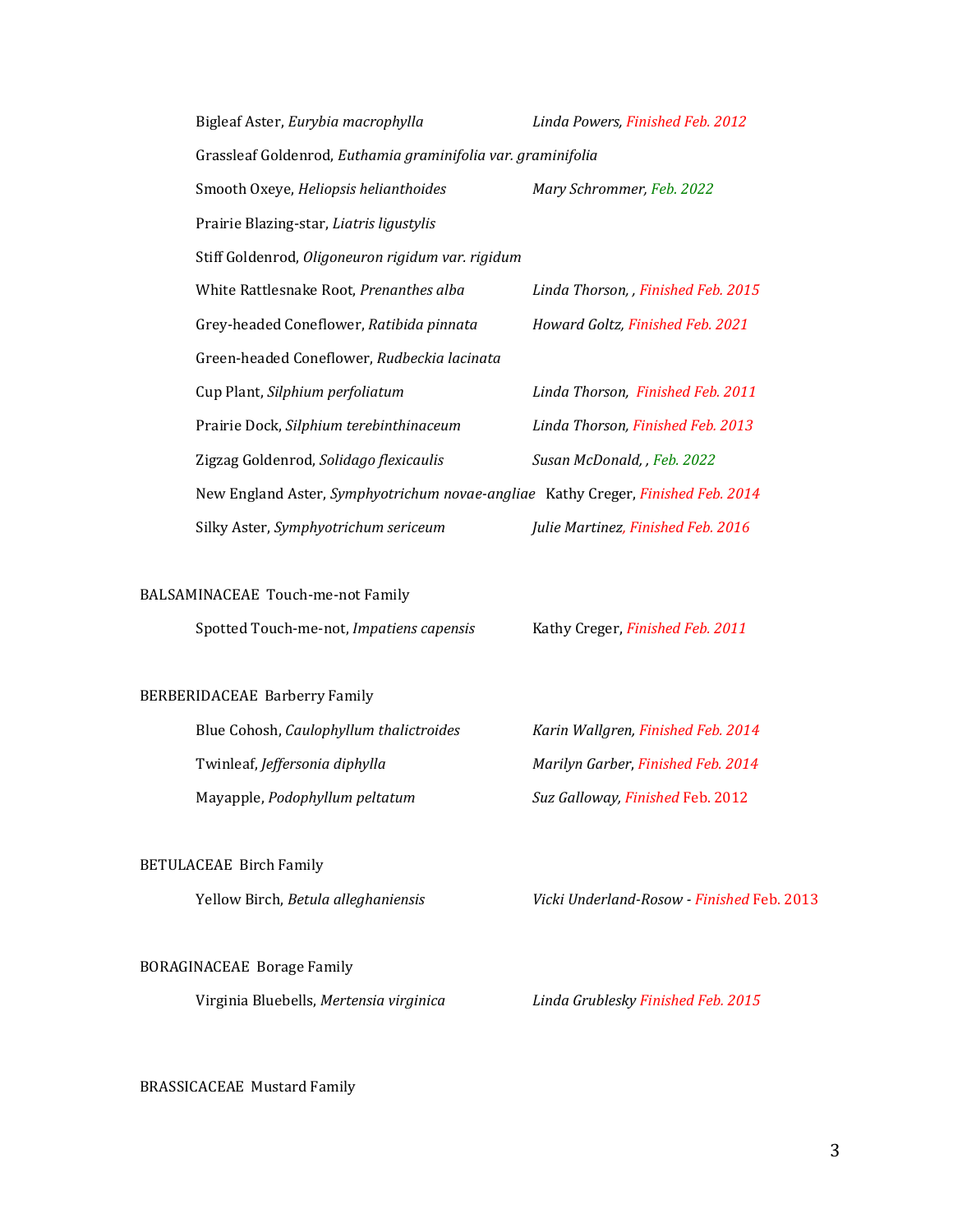Cut-leaved Toothwort, *Cardamine concatenata Marilyn Garber, Finished Feb. 2016*

#### CAMPANULACEAE Harebell Family

| Clustered Bellflower, Campanula glomerata | Linda Powers, Finished Feb. 2012          |
|-------------------------------------------|-------------------------------------------|
| Tall Bellflower, Campanulastrum americana | <b>Shelley Bowman, Finished Feb. 2021</b> |

#### CAPRIFOLIACEAE Honeysuckle Family

| Canada Elderberry, Sambucus nigra ssp. Canadensis   | Denise Williams, Feb. 2023               |
|-----------------------------------------------------|------------------------------------------|
| Red Elderberry, Sambucus racemosa                   | <b>Marilyn Garber, Finished Feb 2013</b> |
| Horse Gentian, Triosteum perfoliatum                | Yara Anderson, Finished April 2013       |
| Highbush Cranberry, Viburnum opulus var. americanum | Betsy Cole, Finished Feb. 2011           |

#### CARYOPHYLLACEAE Pink Family

Royal Catchfly, *Silene regia* Marilyn Garber *Finished Feb. 2021*

#### CELASTRACEAE Bittersweet Family

Climbing Bittersweet, *Celastrus scandens Debra D'Souza Finished Feb. 2012* Eastern Wahoo, *Euonymus atropurpureus var. atropurpureus* Linda Thorson, *Finished Feb. 2015*

#### COMMELINACEAE Spiderwort Family

Spiderwort, *Tradescantia bracteata Linda Medved Lufkin, Finished Feb. 2016*

### CORNACEAE Dogwood Family

Pagoda Dogwood, *Cornus alternifolia Janet Goltz, Finished Feb. 2017*

#### EUPHORBIACEAE Spurge Family

Flowering Spurge, *Euphorbia corollata Linda Thorson, Finished Feb. 2012*

FABACEAE Bean Family

Leadplant, *Amorpha canescens* Barbara Illingworth*, Finished - Feb. 2013*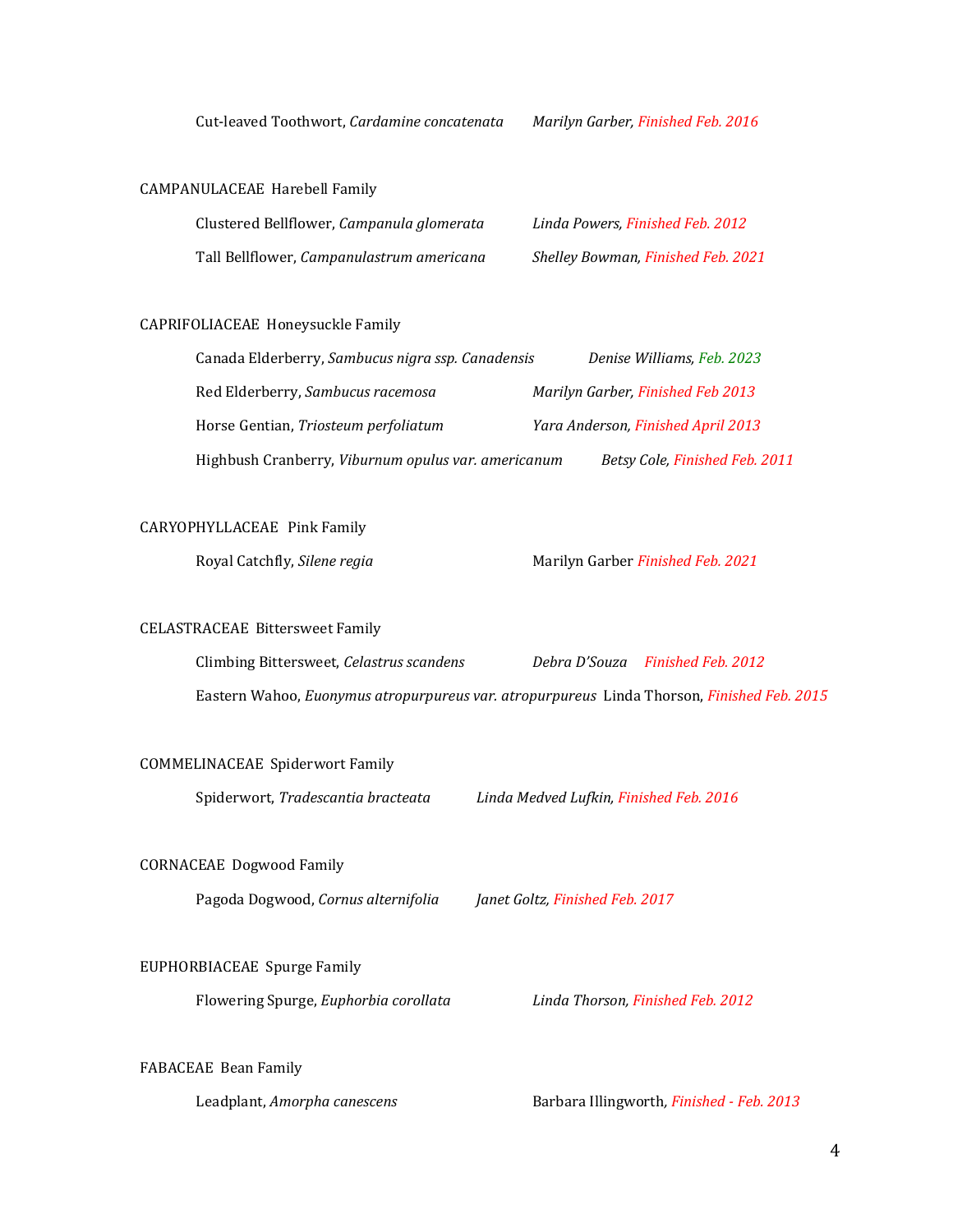|                               | Groundnut, Apios americana                                                        | Annie Rosenthal, Finished Feb. 2011 |
|-------------------------------|-----------------------------------------------------------------------------------|-------------------------------------|
|                               | Large White Indigo, Baptisia alba var. macrophylla Betsy Cole, Finished Feb. 2011 |                                     |
|                               | Partridge Pea, Chamaecrista fasciculata                                           | Betsy Cole, Finished Feb. 2011      |
|                               | Showy Tick Trefoil, Desmodium canadense                                           | Shelley Bowman, Finished Feb 2021   |
|                               |                                                                                   |                                     |
| FAGACEAE Beech Family         |                                                                                   |                                     |
|                               | White Oak, Quercus alba                                                           | Ronda Dick, Finished Feb. 2018      |
|                               | FUMARIACEAE Fumitory Family                                                       |                                     |
|                               | Dutchman's Breeches, Dicentra cucullaria                                          | Kathy Creger, , Feb 2022            |
|                               |                                                                                   |                                     |
|                               | GENTIANACEAE Gentian Family                                                       |                                     |
|                               | Closed Bottle Gentian, Gentiana andrewsii                                         | Marj Davis, Finished Feb. 2013      |
|                               | Downy Gentian, Gentiana puberulenta                                               | Janet Goltz, Feb 2022               |
|                               |                                                                                   |                                     |
|                               | <b>GERANIACEAE Geranium Family</b>                                                |                                     |
|                               | Wild Geranium, Geranium maculatum                                                 | Marilyn Garber, Finished Feb. 2017  |
|                               |                                                                                   |                                     |
| <b>GRAMINEAE</b> Grass Family |                                                                                   |                                     |
|                               | Big Bluestem, Andropogon gerardii                                                 | Betsy Cole, Finished Feb., 2013     |
|                               | <b>GROSSULARIACEAE Currant Family</b>                                             |                                     |
|                               | Prickly Gooseberry, Ribes cynosbati                                               | Denise Williams, Finished Feb. 2021 |
|                               | HAMAMELIDACEAE Witch Hazel Family                                                 |                                     |
|                               | Witch Hazel, Hamamelis virginiana                                                 | Kim Thomas, Finished Feb. 2011      |
|                               |                                                                                   |                                     |
|                               | HYDROPHYLLACEAE Waterleaf Family                                                  |                                     |
|                               | Virginia waterleaf, Hydrophyllum virginianum                                      | Karen Nelson<br>Finished Feb. 2013  |
|                               |                                                                                   |                                     |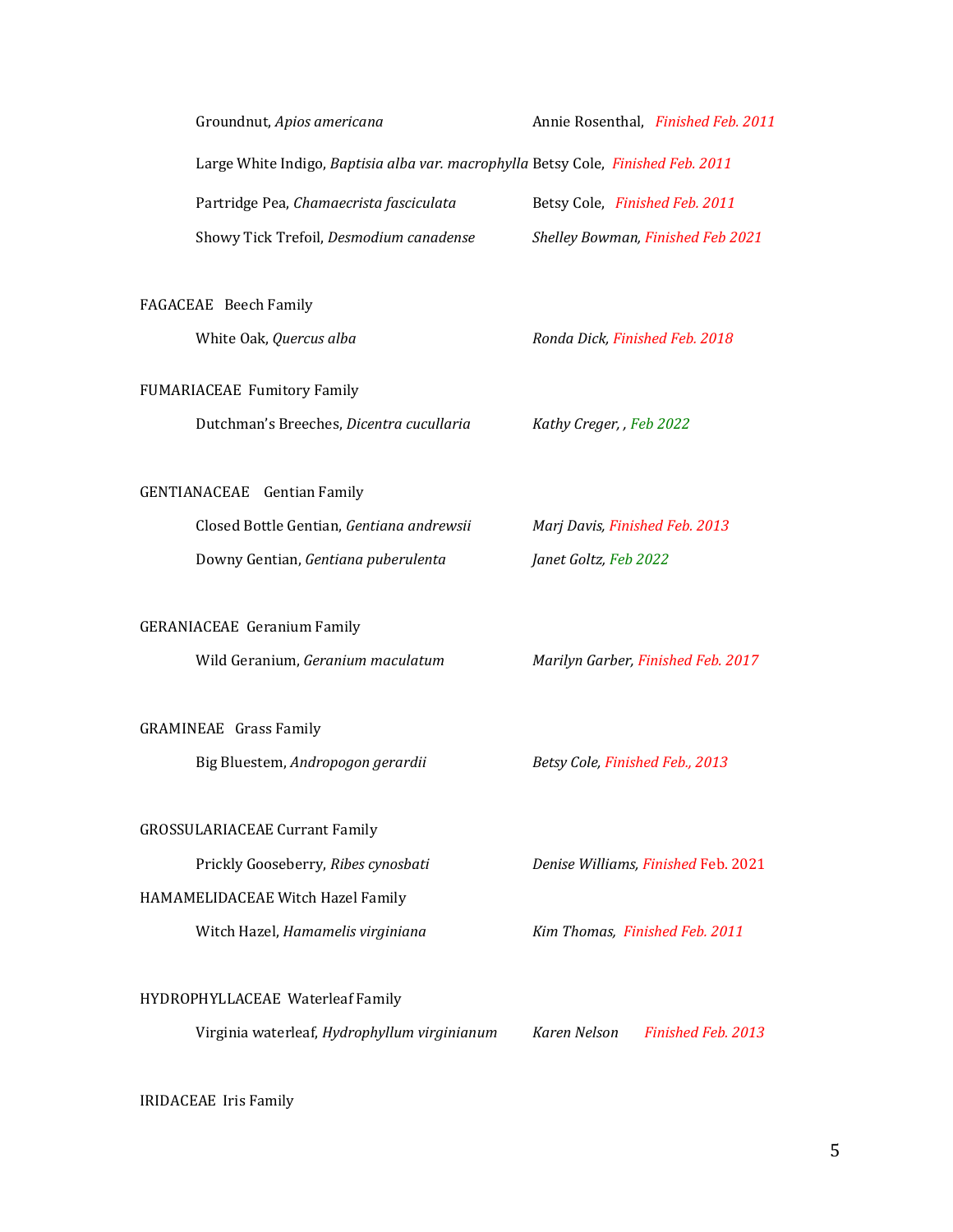### LANDACEAE Walnut Family

Bitternut Hickory, *Carya cordiformis Janet Goltz, Finished Feb. 2021*

#### LAMIACEAE Mint Family

| Wild Bergamot, Monarda fistulosa        | <b>Shelley Bowman, Finished Feb. 2016</b> |
|-----------------------------------------|-------------------------------------------|
| Obedient Plant, Physostegia virginianum | <b>Shelley Bowman, Finished Feb. 2018</b> |

#### LILIACEAE Lily Family

| Nodding Wild Onion, Allium cernuum                 | Janet Goltz, Finished Feb. 2014        |  |
|----------------------------------------------------|----------------------------------------|--|
| Wild Leek, Allium tricoccum                        | Janet Goltz, Finished Feb. 2017        |  |
| White Trout Lily, Erythronium albidum              | Janet Goltz, Finished Feb. 2015        |  |
| Michigan Lily, Lilium michiganense                 | Ben Landers, <i>Finished Feb. 2016</i> |  |
| False Solomon's Seal, Maianthemum racemosum        | Faith Clover, Finished Feb. 2012       |  |
| Solomon's Seal, Polygonatum biflorum var. biflorum | Janet Goltz, Finished Feb. 2016        |  |
| Nodding Trillium, Trillium cernuum                 | Janet Goltz, Finished Feb. 2013        |  |
| Purple Trillium, Trillium erectum                  | Rhonda Dick, Feb 2023                  |  |
| Large-flowered Trillium, Trillium grandiflorum     | Kathe Wilcoxon, Finished Feb. 2017     |  |
| Snow Trillium, Trillium nivale                     | Nancy Berlin Finished Feb. 2017        |  |
| Large-flowered Bellwort, Uvularia grandiflora      | Nancy Berlin Finished Feb. 2018        |  |
| Pale Bellwort, Wild Oats, Uvularia sessilifolia    | Shelley Bowman, Finished Feb. 2021     |  |

#### LOBELIACEAE Lobelia Family

| Cardinal Flower, Lobelia cardinalis     |
|-----------------------------------------|
| Great Blue Lobelia, Lobelia siphilitica |

Cardinal Flower, *Lobelia cardinalis Shelly Bowman, Finished Feb. 2016* Dana Boyle, Feb 2022

#### MENISPERMACEAE Moonseed Family

Canada Moonseed, *Menispermum canadense*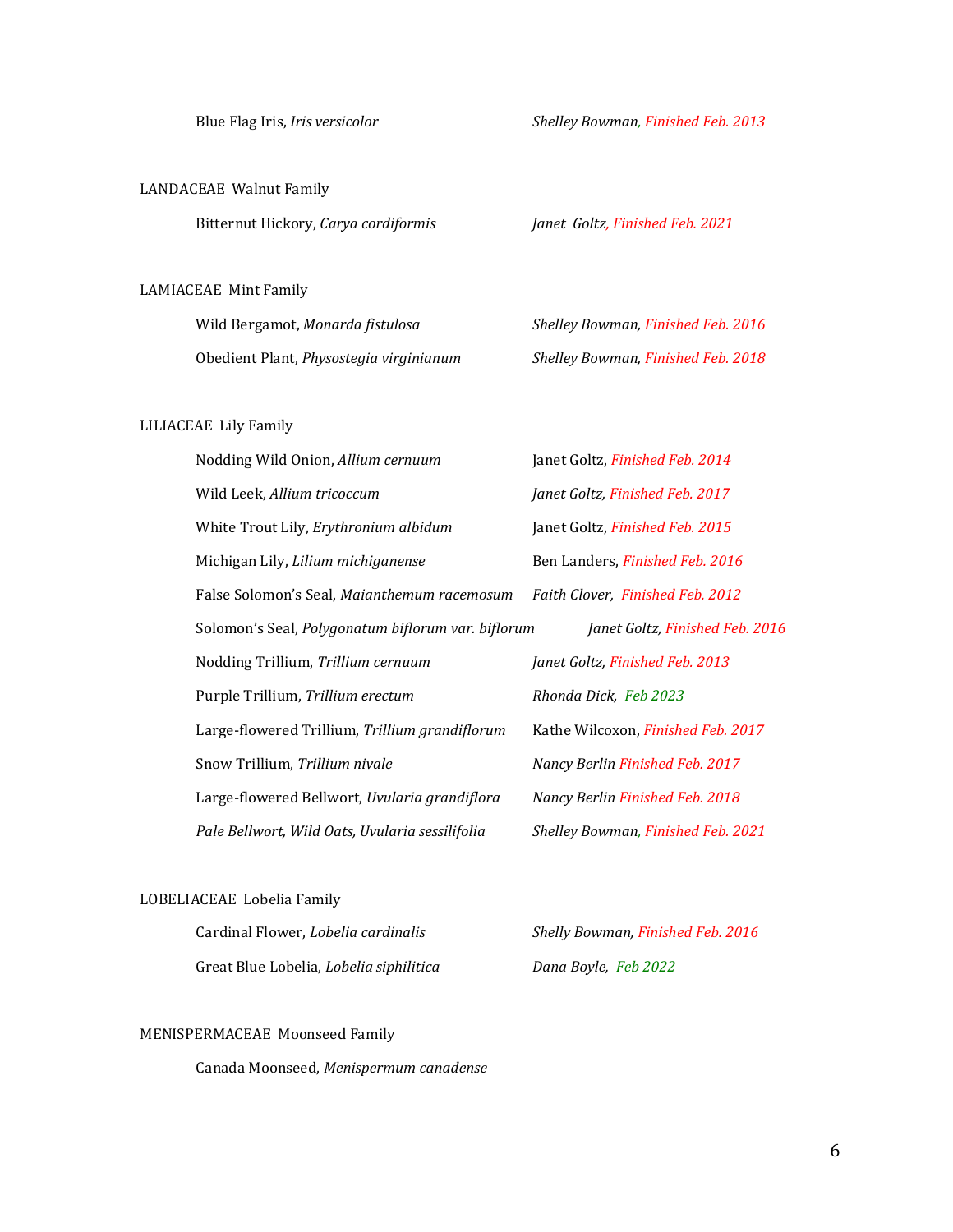#### MYRICACEAE Sweet-fern Family

Sweet Fern, *Comptonia peregrina Linda Thorson, Finished Feb. 2014*

#### OLEACEAE Olive Family

Green Ash, *Fraxinus pennsylvanica*

#### NYCTAGINACEAE Four O'Clock Family

Heartleaf Four O'Clock, *Mirabilis nyctaginea*

#### ONAGRACEAE Evening Primrose Family

| Fireweed, Chamerion angustifolium     | Shelley Bowman, Finished Feb. 2017 |
|---------------------------------------|------------------------------------|
| Prairie Sundrops, Oenothera pilosella | Howard Goltz, Finished Feb. 2016   |

#### ORCHIDACEAE Orchid Family

| Yellow Lady's Slipper, Cypripedium parviflorum var. pubescens | Marilyn Garber, Feb. 2023      |
|---------------------------------------------------------------|--------------------------------|
| Showy Lady's Slipper, Cypripedium reginae                     | Betsy Cole, Finished Feb. 2012 |

#### OXALIDACEAE Wood Sorrel Family

Yellow Wood Sorrel, *Oxalis stricta* Howard Goltz, *Finished Feb. 2017*

#### PAPAVERACEAE Poppy Family

| Bloodroot, Sanguinaria canadensis     | Marilyn Garber, Finished Feb. 2012 |
|---------------------------------------|------------------------------------|
| Woodland Poppy, Stylophorum diphyllum | Dana Boyle, Feb 2023               |

#### POLEMONIACEAE Phlox Family

Jacob's Ladder, *Polemonium reptans Shelley Bowman, Feb 2023*

#### PRIMULACEAE Primrose Family

Shooting Star, *Dodecatheon meadia Barbara Gillmor, Finished Feb. 2012*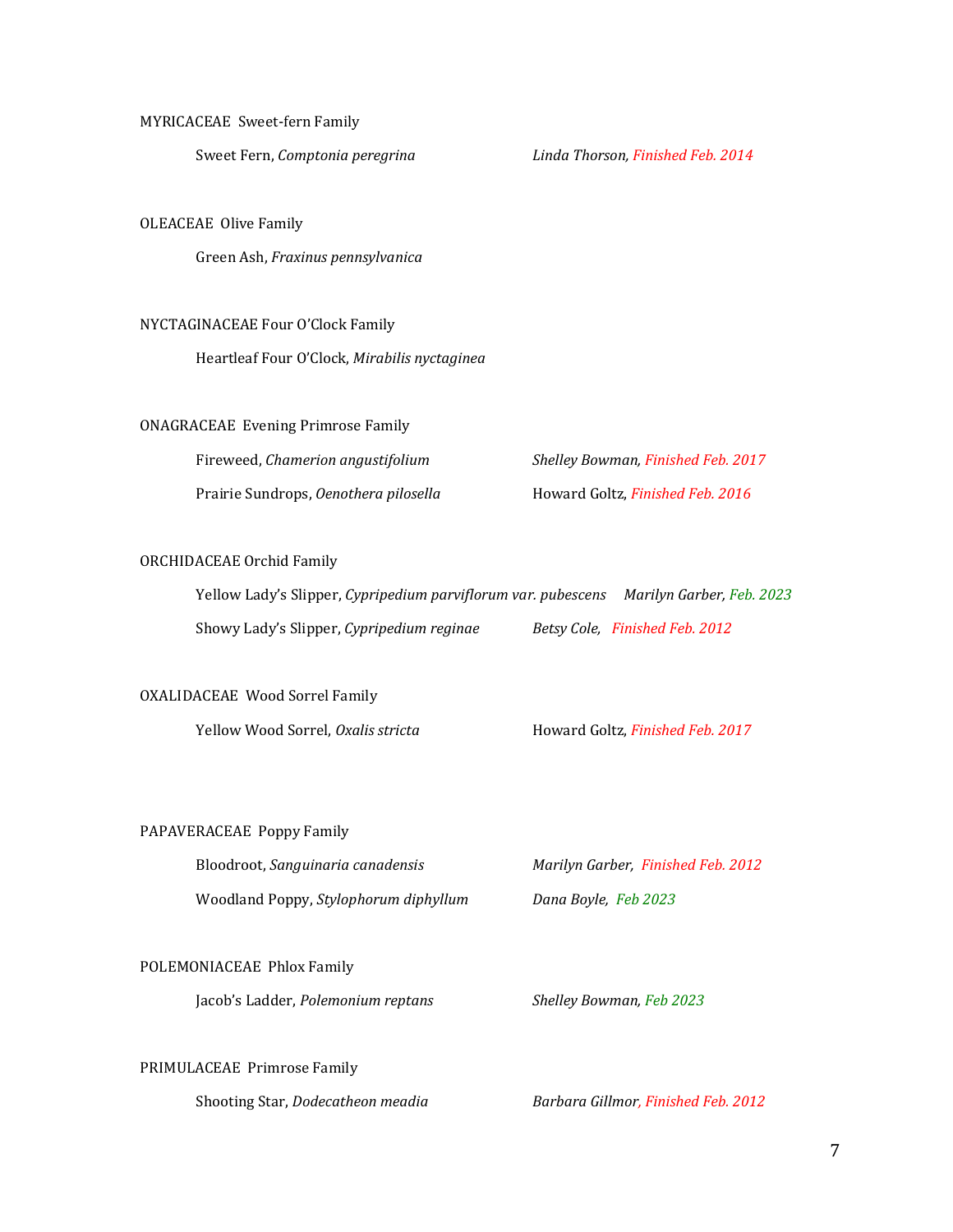Whorled Loosestrife, *Lysimachia quadrifolia*

#### RANUNCULACEAE Buttercup Family

| Black Cohosh, Actaea racemosa                                                               |                                           |
|---------------------------------------------------------------------------------------------|-------------------------------------------|
| Red Baneberry, Actaea rubra                                                                 | Vicki Underland-Rosow, Finished Feb. 2015 |
| Wild Columbine, Aquilegia canadensis                                                        | Linda Powers, Finished Feb. 2016          |
| Marsh Marigold, Caltha palustris                                                            | Gerry Herriges, Finished Feb. 2014        |
| False Rue Anemone, <i>Enemion biternatum</i>                                                | Janet Goltz, Feb. 2022                    |
| Sharp-lobed Hepatica, <i>Hepatica nobilis var. acuta Marilyn Garber, Finished Feb. 2015</i> |                                           |
| Early Meadow Rue, Thalictrum dioicum                                                        | Scott Stapleton, Feb. 2022                |

#### ROSACEAE Rose Family

| Prairie Smoke, <i>Geum triflorum</i> | <i>Shelley Bowman, Finished Feb. 2014</i> |
|--------------------------------------|-------------------------------------------|
| Wild Plum, <i>Prunus americana</i>   | Marilyn Garber, Finished Feb. 2011        |
| Smooth Rose, <i>Rosa blanda</i>      | Susan McDonald, Feb. 2022                 |

#### RUBIACEAE Madder Family

Buttonbush, *Cephalanthus occidentalis Lisa McGrath, , Feb. 2019*

#### RUTACEAE Rue Family

Prickly Ash, *Zanthoxylum americanum*

#### SALICACEAE Willow Family

Quaking Aspen, *Populus tremuloides Ronda Dick, Finished Feb. 2021*

#### SANTALACEAE Sandalwood Family

Bastard Toadflax, *Comandra umbellta Lynne Gildensoph, Finished Feb. 2018*

#### SAXIFRAGACEAE Saxifrage Family

Swamp Saxifrage, *Saxifraga pensylvanica*